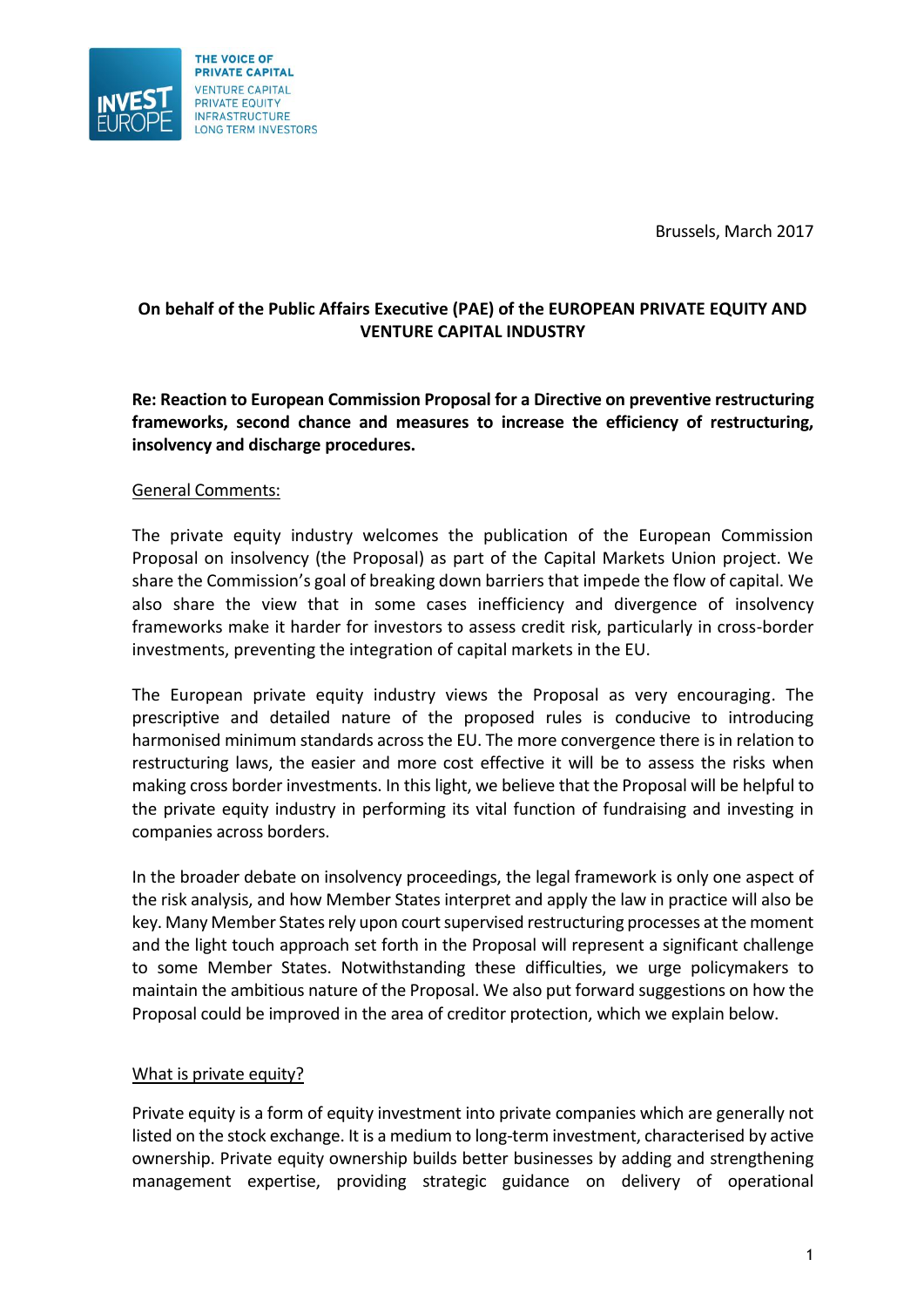

improvements and helping companies to access new markets. Venture capital is a subsegment of private equity focused on start-up companies. Venture capital funds back entrepreneurs with innovative ideas for a product or service who need investment capital and strategic advice in growing their companies.

The European Commission in the Capital Markets Union Green Paper and subsequent Action Plan recently acknowledged private equity's contribution to the real economy. The Green Paper stated "[a]s an alternative form of funding to traditional bank loans or issuing debt or equity, private equity and venture capital play an important role in the European economy" and then went on to ask "[h]ow can the EU further develop private equity and venture capital as an alternative source of finance for the economy?"<sup>1</sup>

Private equity funds raise capital from institutional investors such as pension funds, insurance companies, sovereign wealth funds or family offices, etc.<sup>2</sup> Private equity funds are managed by specialist investment managers (typically also investors in these funds) who invest capital and expertise in companies across a wide variety of sectors, including consumer, industrial, engineering, life sciences, bio-technology, computer software, infrastructure, and at various stages of the life of the company.

Private equity funds provide institutional investors access to the necessary skills required for finding, analysing, valuing and negotiating the investment into interesting unlisted companies with value creation potential. The managers of private equity funds are actively involved in the management of the companies, through board participation and beyond, guiding the management team on strategic matters and, where necessary, assisting on operational issues. The managers of private equity funds remain involved with these companies until they are ready to take the next step in their development under the stewardship of new owners. A private equity fund holds a portfolio company for a period of between 5 and 6 years, on average. $3$ 

The vast majority of companies which receive private equity financing are Small and Mediumsized Enterprises (SMEs), a hugely important sector for the EU economy, responsible for driving jobs, growth and innovation.

A particular sub-set of the private equity industry is involved in turnaround scenarios. This is where a private equity fund invests in a company which is underperforming with a view to returning that business to a sustainable growth path. Through the introduction of fresh capital and re-structuring the business and by taking an active role on the board, the managers of private equity funds are able to oversee the company'stransformation into one that is once again profitable and growing.

<sup>1</sup> European Commission Green Paper on Building a Capital Markets Union, February 2015, pp. 17 & 19

 $<sup>2</sup>$  For more information on the investors into private equity funds, please see our 2015 European Private Equity Activity</sup> [Handbook,](https://www.investeurope.eu/media/476271/2015-european-private-equity-activity.pdf) pp. 13

<sup>3</sup> Invest Europe Research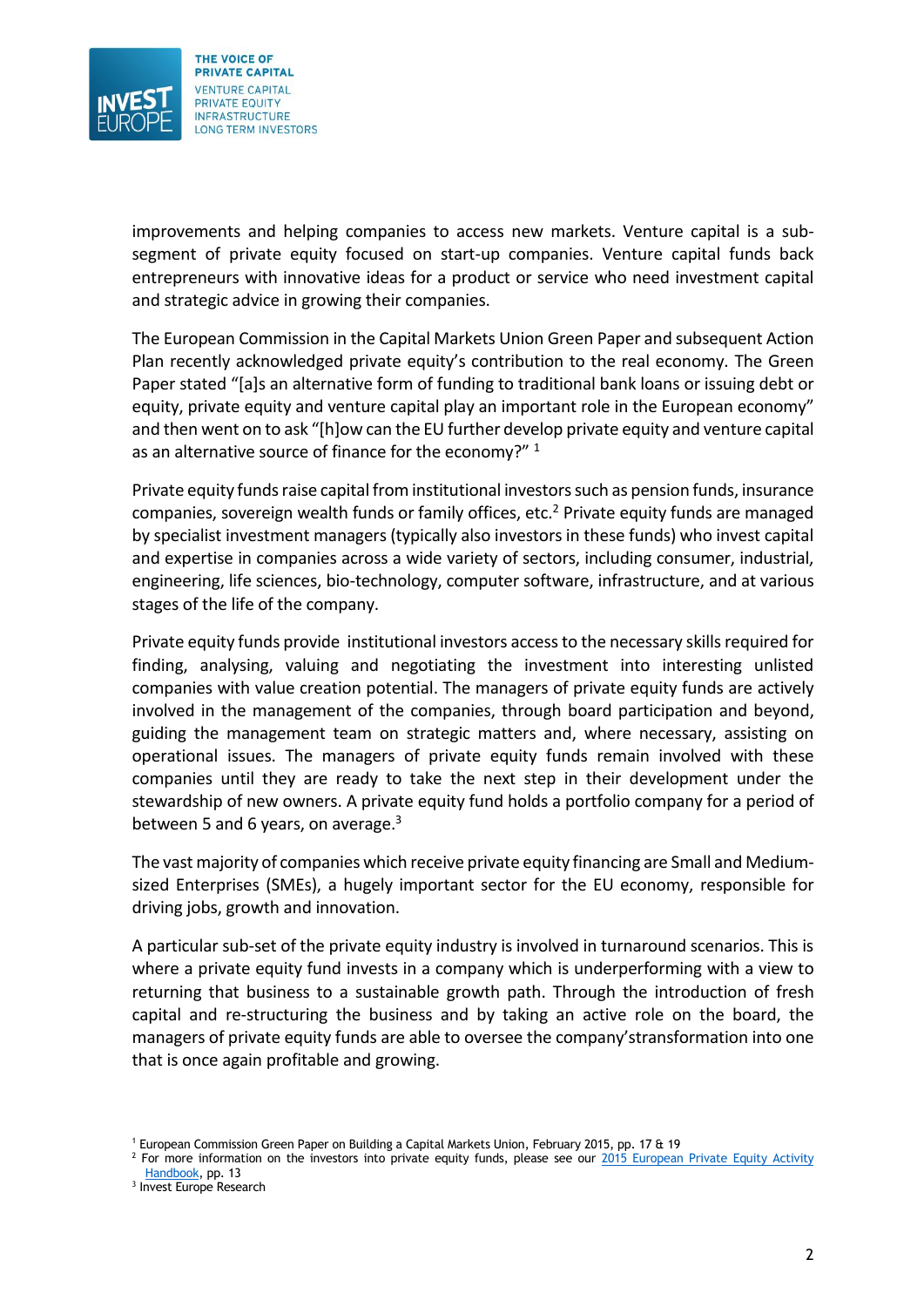

# Specific Comments:

The private equity industry is of the view that having a variety of procedures, both court supervised and out of court, will mean that debtors, irrespective of their size and complexity will be able to choose a procedure which is appropriate to their needs.

Subject matter and scope (Article 1)

Given the various meanings/tests applied in Member States, further clarification of the terms 'likelihood' and 'insolvency' is recommended. Although the opening section of this Article simply lays down the aims of the proposed Directive, cultural and legal differences across the EU are likely to result in a subjective and different understanding regarding at which point insolvency is likely to occur. We would therefore suggest more precise language in this section.

• Definitions (Article 2)

In Regulation (EU) 2015/848 of May 2015 on insolvency proceedings (recast) (the Recast EIR) the term 'liquidator' has been replaced with the term 'insolvency practitioner' throughout, reflecting the recast EIR's greater emphasis on rescue and rehabilitation. We recommend the same approach here.

The 'class formation test' in section 6 appears less nuanced than the class formation test in place in some EU Member States, for example, under a Scheme of Arrangement under English law. Similarly, on first reading the 'absolute priority rule', when compared to a Scheme of Arrangement, seems relatively inflexible and may give dissenting creditors (who are not in fact prejudiced by the restructuring) a blocking vote on a proposed restructuring plan.

• Early warning (Article 3)

The concept of 'early warning tools which can detect a deteriorating business development and signal to the debtor or the entrepreneur the need to act as a matter of urgency' requires further clarification. As a corollary of this, it is unclear why Member States could/should limit access to such tools to SMEs or to entrepreneurs. We also query whether debtors (and their officers) might use those tools to justify not taking bespoke financial/legal advice which, in the overwhelming majority of cases, would be necessary.

We submit that both creditors and management should have the ability to present restructuring plans. Company directors (or the liquidator) should be obliged to provide relevant company information by request of at least 20% of creditors, in order to enable such creditors to produce comprehensive restructuring plans.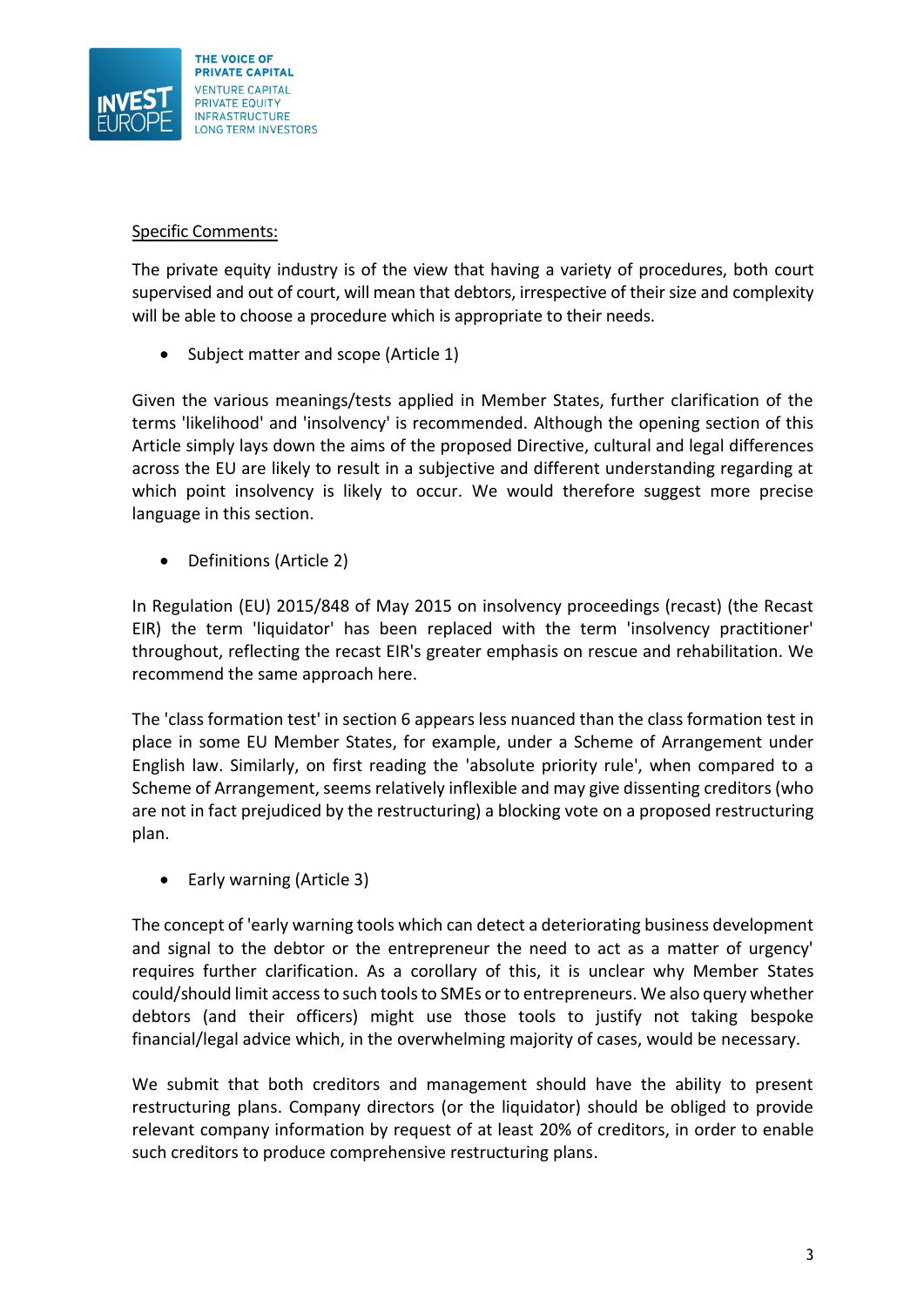

Availability of preventive restructuring frameworks (Article 4)

We fail so see how is it possible/useful to establish an effective legal regime for the effect of allowing creditors to launch preventive restructuring frameworks (with the agreement of debtors).

Encouraging debtor in possession restructurings (Article 5)

Article 5 stipulates that the debtor accessing preventive restructuring procedures shall be able to remain totally or at least partially in control of its assets and day to day operation of the business, i.e. debtor-in-possession arrangements. We support this provision but we believe it should be subject to supervision from a suitably qualified mediator/ supervisor/ court. The supervision from a suitably qualified mediator/ supervisor/ court should only take place concerning relevant operations, i.e., those acts which could significantly affect the debtor's financial situation.

In our view, directors should not be personally liable for losses generated during this protected period (losses may be unavoidable during this period, and continuing to operate the company may be the best path forward for all stakeholders).

• Protection from creditor action by providing a stay on individual enforcement (Article  $6)^4$ 

This proposed rule is logical as it provides the opportunity for restructuring procedures to be established without the impending pressure of filing for bankruptcy (although, of course, the same result might be achievable through an informal arrangement/standstill). In particular, we welcome the provisions in sections 8 and 9 of Article 6 that an individual creditor should be allowed to ask the court to lift the stay granted to the debtor subject to certain conditions. We query whether an affected creditor should also be able to challenge the initial (up to four month) stay, rather than just its extension (section 9(a) of Article 6 could only apply to an extended stay). An equitable stay should ensure that creditors whose rights are stayed are adequately protected or there is, at least, an assessment of whether the prejudice caused to the individual creditor by the stay is outweighed by the benefit to the restructuring/general body of creditors. A balance must be struck between depriving creditors (especially secured creditors) of their contractual or proprietary rights to enforce or repossess, and allowing the debtor breathing space to restructure.

The terms 'relevant progress' (in section 5(a)) and 'strong likelihood' (in section 6) require further clarification. The lack of clarification may well result in widely diverging interpretations of these terms across different Member States. 'Relevant progress' should of course only capture advances which give rise to the reasonable expectation that a

<sup>4</sup> In section 9 there appears to be a typographical error. It should read "...the judicial or administrative authority may decide not to grant the stay of individual enforcement".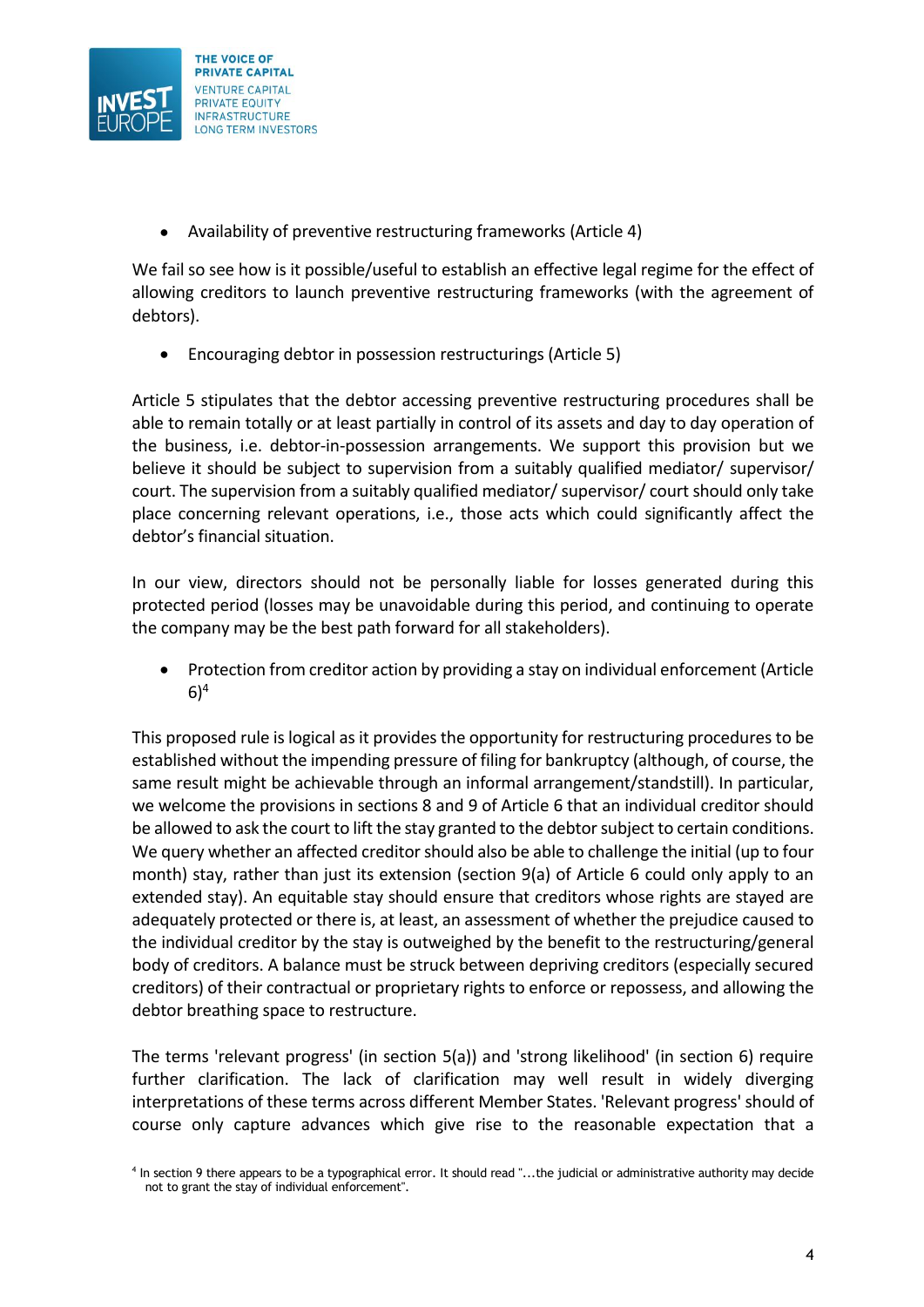

restructuring plan will be agreed upon. Otherwise, if too small a threshold of 'relevant progress' is determined, then the stay of enforcement actions will simply act as a time delay to the formal insolvency proceedings. Similarly for 'strong likelihood', we believe that additional guidance in the Directive to reduce the subjectivity of this term would be welcome.

With reference to section 8(a), a restructuring plan can be approved despite creditors' objections (see Article 9, section 6, and Article 11). Theoretically, therefore, no proportion of creditors can 'block the adoption of a restructuring plan'. Further drafting may be required. Also, this section should only apply to creditors with an economic interest in the debtor (see further below).

There is also, theoretically, the possibility of the stay expiring during the challenge period (or otherwise when waiting for the court's ratification of the restructuring). It may be appropriate to provide that the stay should remain in place in these circumstances.

Measures to assist in the day to day continuation of operations (Article 7)

In some EU Member States, there is no obligation to file within a prescribed period (this is the case in the UK for example and it can be contrasted with Germany where this is an obligation). However, directors may be in breach of their statutory/fiduciary duties should they fail to do so. In other words, the obligation to file is different and distinct from the director's obligation to protect creditor interests. Presumably those obligations would continue during the stay and the directors may need to give careful thought to this and/or require express support from creditors (or key creditors) as to their trading strategy during the stay. Changes to the drafting may be needed to accommodate this (and regime differences in other Member States). Systems that set a short prescribed filing period are often problematic and counter-productive. In our opinion, the stay should also relieve the board from other filing obligations. It is also the case that internal rules may impose legal obligations to directors under penalty of criminal liability. Changes to this article are thus necessary to accommodate these factors.

With reference to section 4, the concept of 'essential contract' requires further clarification. To give two examples, could overdrafts and hedging arrangements be designated as 'essential contracts'? We also consider that it would be appropriate to allow affected creditors to challenge a debtor's decision to categorise their contract(s) as essential.

With reference to section 6, this would have the effect of preferring those creditors with debts maturing during the stay period, which may be a matter of chance. This may be objectionable to and create problems for directors who place forward orders during the stay where the stay fails or is lifted before its delivery date.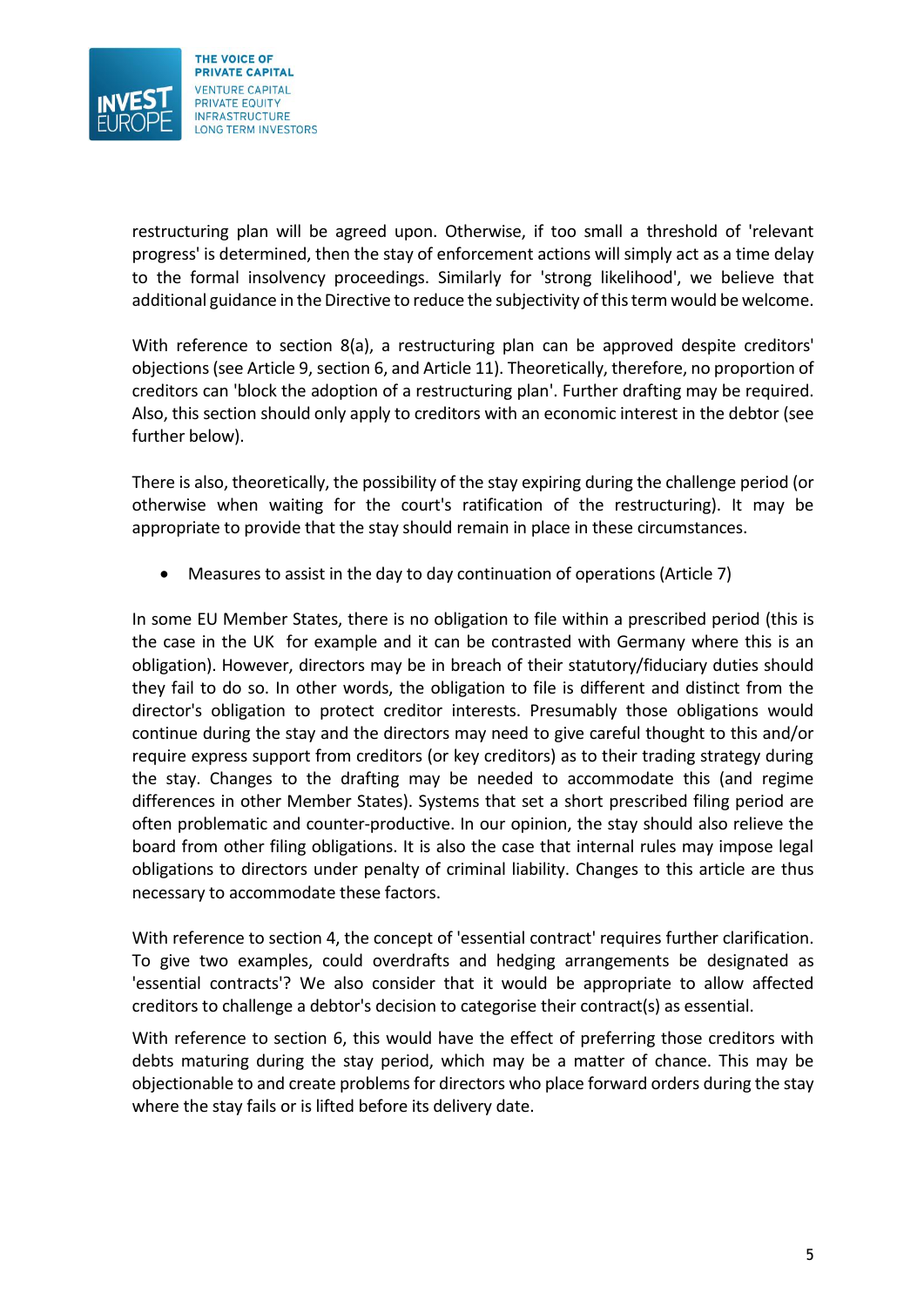

Content of restructuring plans (Article 8)

We believe the most equitable approach would require that restructuring plans respect the absolute priority rule, i.e. no junior stakeholder should recover value until more senior classes are repaid in full.

Although there are jurisdictions where restructuring rules have been reasonably successfully applied to SMEs (such as Finland), we question whether, realistically, a typical SME could bear the costs and/or have the technical expertise to prepare and submit a detailed restructuring plan (experience across several EU Member States has shown that this has historically prevented SMEs from promulgating Schemes of Arrangement, because of the time/costs demands).

With reference to section 1(b) of Article 8, 'present value' should be defined (see also Article 13). With reference to section 1(g) of Article 8, our expectation is that the opinion or reasoned statement should be prepared by an insolvency practitioner or other qualified professional. This would add credibility and oversight to the proposed plan.

With reference to section 2 of Article 8, Schemes of Arrangement and Voluntary Arrangements are usually bespoke products in their respective Member States. We suspect that it may be difficult to produce a model that is of any practical assistance to debtors. Similarly, the proposed regime is very similar (in part) to the existing special restructuring proceeding (PER) set forth in the Portuguese Insolvency Code. Thus, to implement another pre-insolvency ruling may add a great deal of confusion to the national law.

Ability to bind minorities (Article 9)

With reference to section 3 of Article 9, we believe this provision should be re-visisted as there is currently the possibility of debtors getting the class composition wrong. Time and costs could be wasted formulating a plan, voting etc., predicated on defective class composition. We believe that a more logical approach would be to have a two-stage process, with classes composition being approved at the outset rather than being examined by the judicial or administrative authority only when a request is filed for confirmation of the restructuring plan. This approach would increase the probability of successful implementation. Experience from Member States' domestic law shows the difficulty of establishing creditors' respective interests. The general position is that robust valuation evidence is required.

Section 4 of Article 9 should be made expressly subject to Article 11. We also query whether approval should be subject to a majority in number of creditors (in addition to a majority in value). Laying down a rule based on the majority in terms of number of creditors may be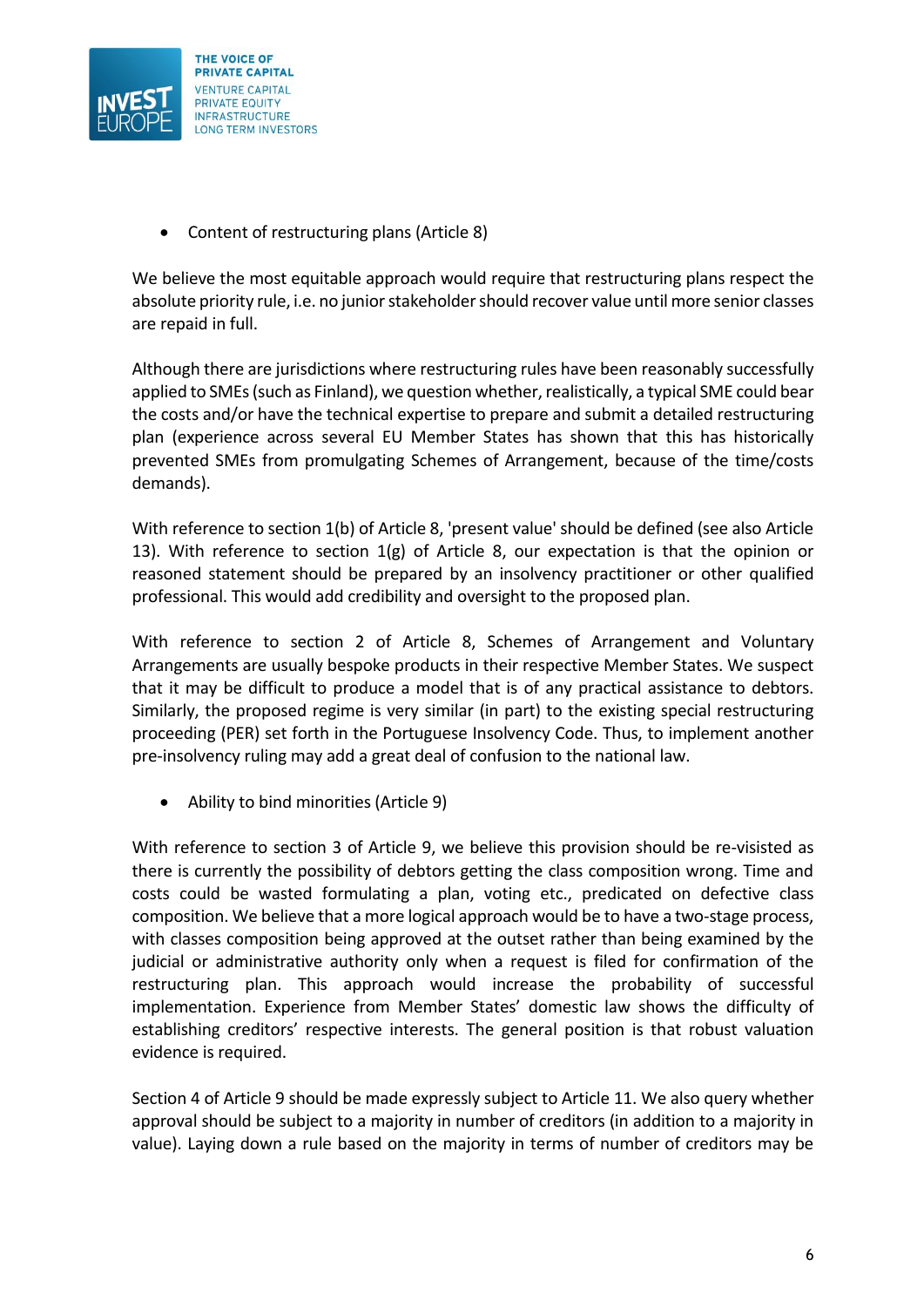

problematic in cases with a large number of small "retail" creditors. Securing a majority vote in such cases may prove cumbersome or unfeasible.

Confirmation of restructuring plans (Article 10)

Company directors (or the liquidator) should be responsible for selecting the best restructuring plan, as confirmed by a third-party appraiser. Furthermore, formal verification should be sought from the court (i.e. not judging the merit of the plan), and finally, should be approved by a majority of creditors.

We suggest that prior to presenting the final plan, company directors or the liquidator should collect indications of interest from multiple potential buyers (e.g. via means of an auction). After the presentation of the restructuring plan (which should be approved by a majority of the relevant classes of stakeholders whose financial standing will be affected), there should be no further possibility to receive alternative plans (to maximise the likelihood of execution for investors proposing a plan).

• Cross-class cram-down (Article 11)

The principle of a cram-down in Article 11 is something which the private equity industry supports but should be subject to certain conditions. For example, factors such as the percentage of votes involved, the plan being fair and reasonable, and creditors in the dissenting class being no worse off than the other likely alternative are all relevant here. Cram down of dissenting creditors in each class should be subject to a simple majority vote. There should also be a recognition that any such process should allow creditors who have no economic interest in the debtor to be excluded or crammed-down.

Section 1(b) of Article 11 sets out an economic interest test, and this should be referred to consistently throughout (please see our next comments on Article 13 regarding valuation).

Equity holders (Article 12)

A clear definition of what the phrase "*debtor may not unreasonably prevent*" means should be made. Again, we believe that it would be preferable to provide guidance in the Directive in order to avoid subjectively varying interpretations across Member States.

Valuation by the judicial or administrative authority (Article 13)

This should include references to 'present value' throughout (instead it variously refers to liquidation value, enterprise value, and valuation). The terms 'liquidation value', 'enterprise value', 'valuation', and 'present value' seem to be used interchangeably throughout the Proposal. Of these, 'present value' has been given the most developed meaning and thus, in the interest of consistency, this should be used throughout. That is unless of course it is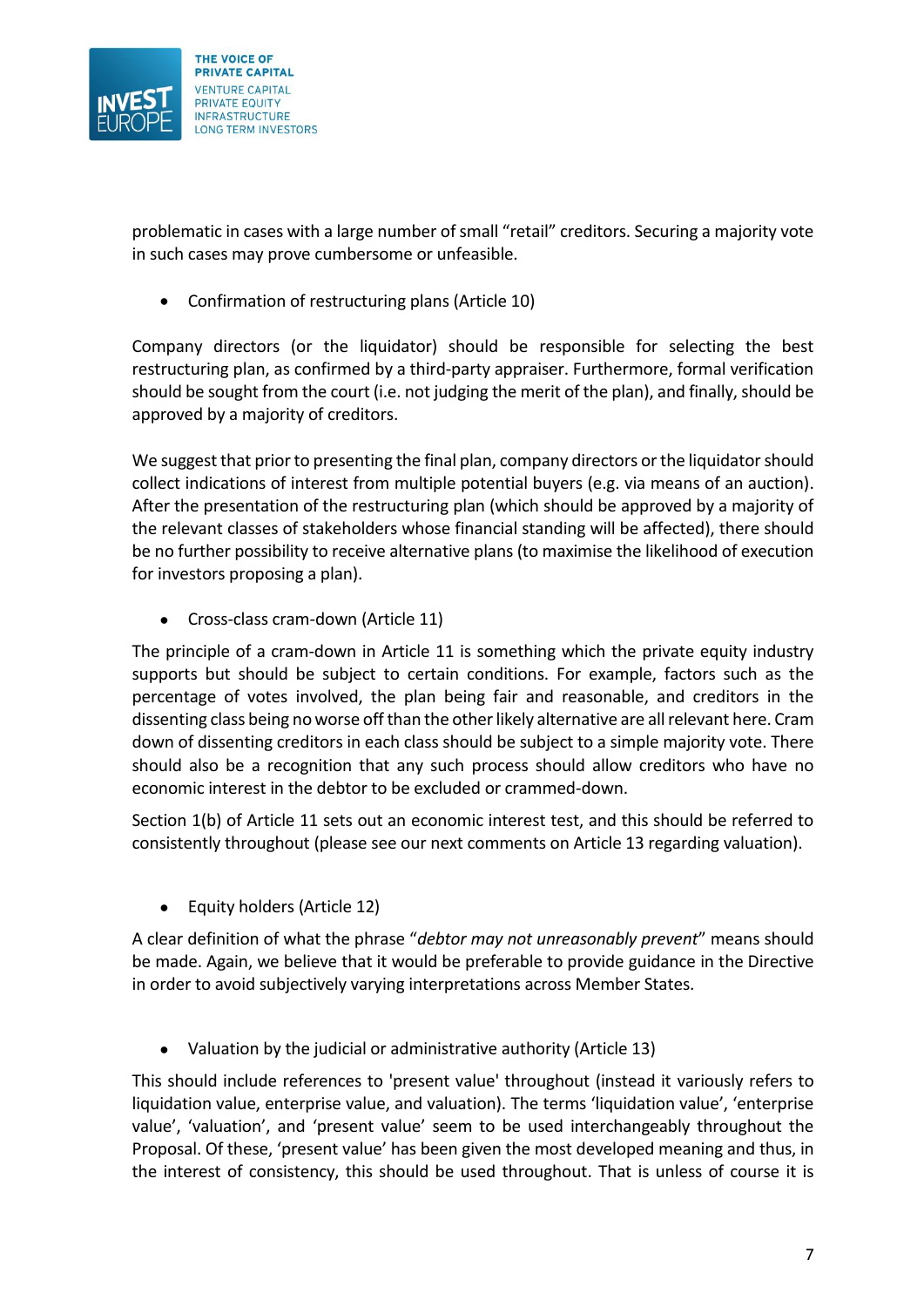

intended to ascribe a different meaning to each of these distinct terms, in which case these should each be defined to avoid inconsistent interpretation.

Effects of restructuring plans (Article 14)

We believe that Section 2 of Article 14 requires expansion in order to provide clarity. What does 'not involved' mean? Could this mean creditors who did not vote, or those who did not receive notice?

• Appeals (Article 15)

The possibility of an appeal will affect certainty, and may prevent debtors from implementing the restructuring plan pending any appeal being heard. Clarification is needed as to what happens to the stay pending hearing of the appeal. Clarification is also needed as to how any steps taken in pursuance of the restructuring plan are unwound upon a successful appeal. From a practical standpoint, this Article may create confusion. In Portugal for example, appeals against judicial authorities' decisions are very different from appeals against administrative authorities' decisions. Furthermore, appeals against administrative decisions take much more time to be ruled than any others.

The prospect of financial sanctions against the debtor (who may not have any funds, absent the restructuring) or other creditors who, in good faith, supported the restructuring, is unpalatable. On another note, we fail to see how would it be possible from an economic standpoint for the debtor or creditors to support monetary compensations under Section 4 (a).

• Protection for new financing and interim financing (Article 16)

Any debtor-in-possession finance would, in all probability, have to be unsecured (or heavily subordinated), due the unavailability of surplus collateral. The most likely source of emergency funding would be a debtor's existing lender(s). Therefore, this proposal may be unworkable in practice. The US experience demonstrates the need for heavy court involvement on issues such as valuation of security that is being primed and in respect of adequate protections for those creditors who are primed/lose priority. In Finland, the floating charge gets the benefit of only 50% of any otherwise unpledged assets. Therefore, the priority (which also exists in Finnish restructuring) creates a meaningful supermajority.

• Protection for other restructuring related transactions (Article 17)

We suggest that the buyer should have no obligation over past liabilities (i.e. full protection of the new investor from hidden past liabilities, to buy a "clean" asset).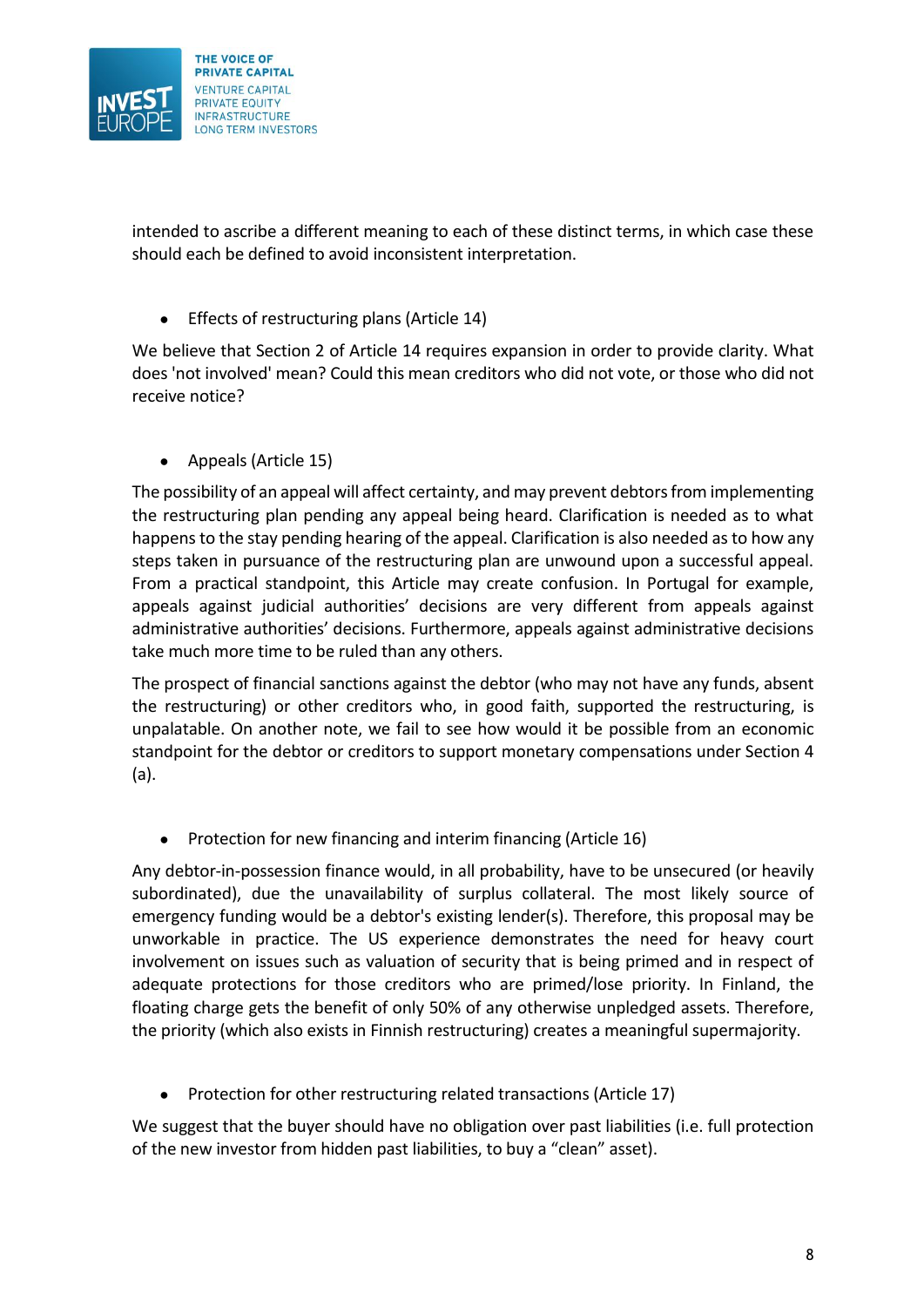

Debt-discharge period for entrepreneurs (Article 20)

The  $2<sup>nd</sup>$  chance for entrepreneurs by having a debt-discharge period is welcome although the maximum allowable period of 3 years is arguably too long. Member States will be given discretion here and may choose a shorter period but having such a shorter period definitively prescribed in the text would be more suitable. Shorter debt-discharge periods encourage entrepreneurs to get back to creating business ventures as opposed to enduring a lengthy and punitive debt-discharge process which discourages entrepreneurs from launching further initiatives after a failed venture.

It could be argued that one reason why the US economy is able to recover faster from recession than the EU is the US personal bankruptcy regime. The US regime allows honest debtors to return to new businesses without multi-year waiting periods. The concept of a "waiting period" is neither necessary nor beneficial to the economy and especially not in the case of honest business failure.

Directors' duties (Article 18)

The draft directive includes provisions which encourage directors to explore restructuring options by dis-applying mandatory filing requirements (article 18). According to Article 7, Member States shall not require debtors to file for insolvency procedures if the stay period expires without an agreement on a restructuring plan being reached, unless the other conditions for filing laid down by national law are fulfilled. Please see our comments on Article 7 above.

## Need for Enhanced Creditor Protection:

The issue of creditor protection needs to be addressed as an appropriate safeguard to the rules mentioned above. As the Proposal currently stands, there is a risk that creditors may not receive an optimal reimbursement of the capital they have injected into the company.

The effect on equity holders in particular is noteworthy. While equity investors get a chance to vote on a restructuring plan, they may be subject to a cross class cram-down. Therefore, even if all the shareholders oppose the restructuring they may still be bound by it, if the restructuring plan would restore the viability of the business. This means for example, that an alteration of share capital may be imposed upon shareholders in a restructuring context (Article 12).

As part of the insolvency process, it is the role of courts to ensure that creditors are not being prejudiced. The fact that a restructuring plan is only endorsed by the court at the end of the negotiation process may unsettle potential investors.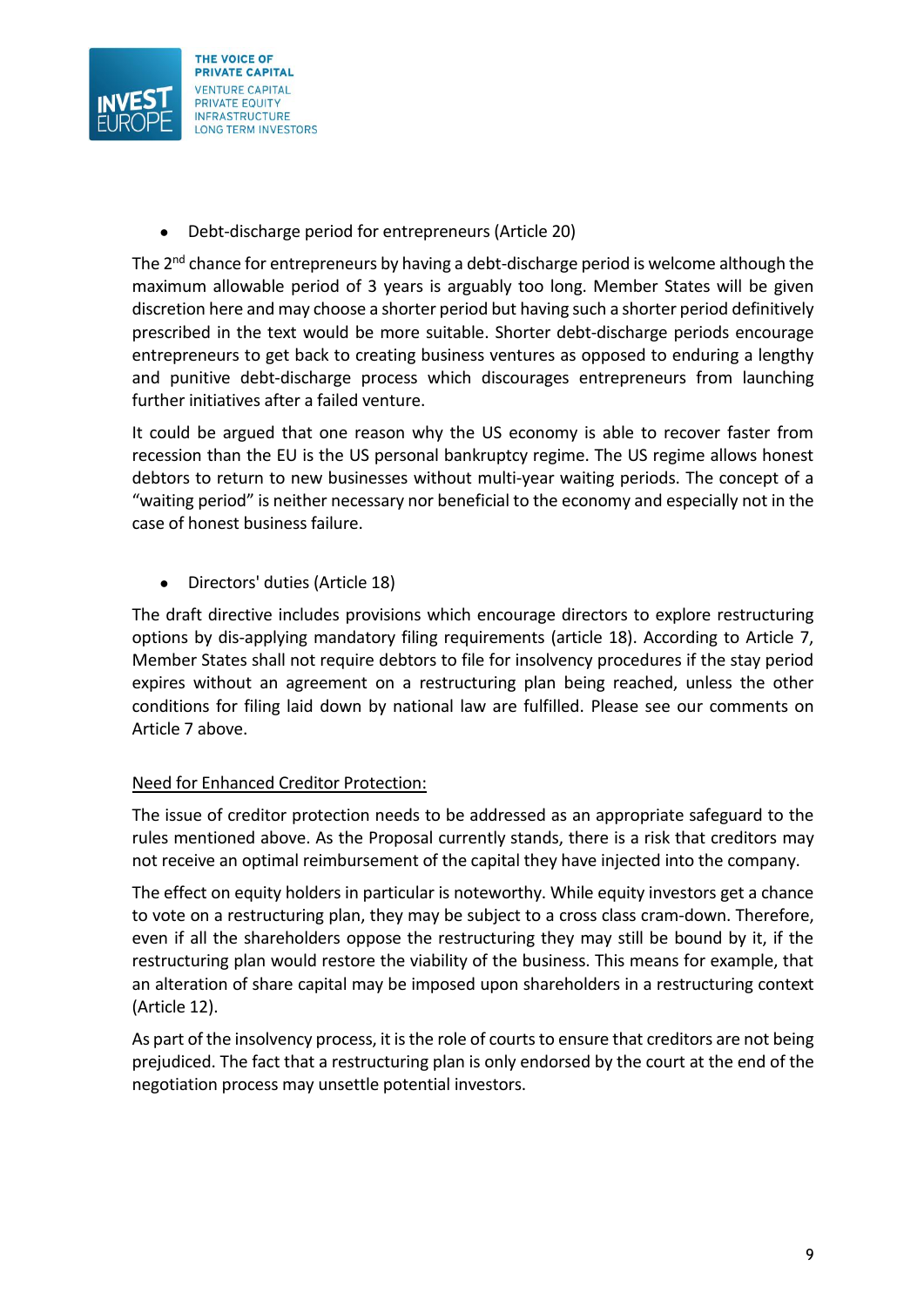

### Further Issues for Clarification:

Introducing common minimum standards will not necessarily result in a harmonised approach to insolvency laws. Practitioners and courts operate and apply and interpret legislation in different Member States in different ways. By way of example, one of the key concepts of the European Regulation on Insolvency Proceedings, "centre of main interests" (COMI), has been the subject of different interpretations in the different courts of the Member States. This has resulted in a number of referrals to the European Court of Justice, in order to clarify the meaning of COMI.

As mentioned above, we note that several rules in the Proposal are unclear. In particular, the proposed rules on directors' duties in Article 18 is drafted very loosely and this contrasts with the detailed nature of the other provisions in the text. This may be intentional in order to allow leeway for transposition by Member States but it does give rise to the possibility for widely varying interpretations.

#### Future Revision:

One notable absence from the text is a rule dealing with insolvency of a group of companies, as opposed to the company-by-company situation. The inclusion of such a rule would make group operations much more efficient. Such an approach would be consistent with that taken in the Recast EIR. We believe this is something which should be addressed in the current Proposal. If this is not possible then the question of insolvency of a group of companies should be expressly included in the review clause of the Directive in Article 33, in order to allow for proper analysis of this topic in the future.

## Conclusion:

We would like to re-iterate our support for the Commission's Proposal. We fully share the Commission's goal of creating a Capital Markets Union and reforming EU insolvency law is an integral aspect of this. As outlined in this Position Paper, we are very supportive of the direction of the Proposal but we believe certain safeguards should be put in place in order to provide appropriate checks and balances on these proposed new rules.